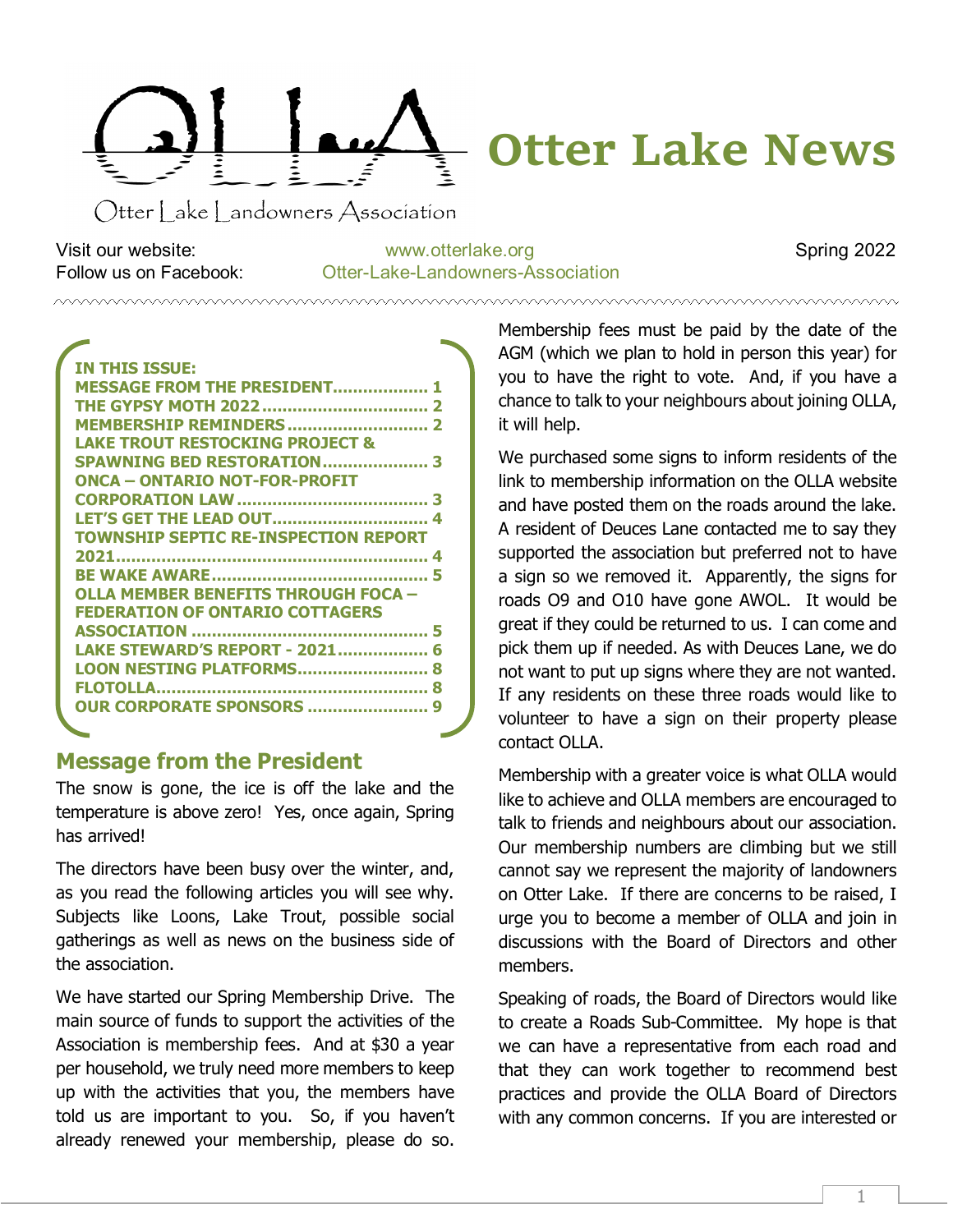just want to discuss the concept, you can contact me at ollapresident@otterlake.org.

And one more thing about roads, or more specifically, road O4. If you don't normally drive down Otter Lake Road, it is worth the trip just see the decorations at the entrance to O4. With every change of season or special event, there are new decorations to see! Obviously a significant amount of work and much admired by the residents of this household.

#### Jeff

[ollapresident@otterlake.org](mailto:ollapresident@otterlake.org)

## <span id="page-1-0"></span>**The Gypsy Moth 2022**

Submitted by Deb McVean

#### THEY'RE BAAAACK!

The LDD Moth (the moth formerly known as Gypsy) is predicted to be with us again this year. The Ministry of Natural Resources and Forestry "expects a continued outbreak with substantial levels of defoliation in the same areas that experienced it last year" – i.e. HERE! Below are some measures you can take to keep those pesky LDD larvae from destroying the foliage on your property.

• **Egg masses** – the egg masses are about the size of a loonie and may contain from 100 to 1,000 eggs. You can tell how bad the infestation is by the size of the egg mass. Smaller egg masses (about the size of a dime) mean the population is on the decline. Larger masses, the population is stable or growing. Common hiding places include the underside of branches, tree trunks, fences, firewood, outdoor furniture, swing sets, boats, trailers and under the eaves of buildings. The eggs hatch into caterpillars when tree buds begin to open so late fall and **early spring** are the time to get rid of these. Scrap off the egg masses with a knife and drop into hot water with bleach or ammonia.

• **Caterpillars** – wear gloves as the hairs on the caterpillars can cause skin irritation or allergic reactions in some people. Caterpillars can be hand picked and crushed (ugh) or trapped. To trap, wrap a 45 cm wide strip of burlap around the tree trunks at chest height. Tie a string around the centre of the burlap and fold the upper half down to form a skirt. The caterpillars will crawl under the burlap skirt to escape the sun. Later in the day, either crush them in the burlap or lift the burlap, pick off the caterpillars and drop them in a bucket of hot water containing household bleach or ammonia. You can also make a band of sticky substance on the tree trunk. Wrap duct tape around the tree trunk at chest height. Make sure that the bark of the tree is dry and that the tape is firmly pressed into cracks. Coat the duct tape with a sticky substance like petroleum jelly or Tanglefoot. Make sure that the sticky substance does NOT touch the tree bark as this can disfigure or even kill the tree. Check the tape band periodically to make sure that it is not clogged with debris (or dead caterpillars) and apply more sticky substance as needed, especially after it has rained.

**Moths** – are annoying but are only alive long enough to mate and lay their eggs. There are moth traps and bug zappers (note: the female gypsy moth doesn't fly, she's wingless). But the best defense is to keep your yard clean, as rotting wood and unclean surfaces are great spots for the moths to lay eggs AND SCRAPE OFF THE EGG MASSES.

**Spraying** – the Township of Rideau Lakes is not spraying in 2022. The Ministry of Natural Resources and Forests recommends BTK pesticide BUT cautions that you should use a registered pesticide application company approved by the Ministry.

Information provided courtesy of the Government of Canada, the Ministry of Natural Resources and Forestry [https://www.ontario.ca/page/lymantria](https://www.ontario.ca/page/lymantria-dispar-dispar-ldd-moth)dispar-dispar-Idd-moth and the Township of Rideau Lakes.

GOOD LUCK PROTECTING YOUR TREES THIS YEAR!

## <span id="page-1-1"></span>**Membership Reminders**

Submitted by John McKenney

We are continuing our efforts to grow our membership, and we appreciate the ongoing support of our returning members.

This is a reminder that memberships are due to be renewed on the date of our Annual General Meeting (AGM): July 23, 2022. The \$30 annual membership fee can be paid via e-transfer at [otterlakeassociation@gmail.com.](mailto:otterlakeassociation@gmail.com) If your personal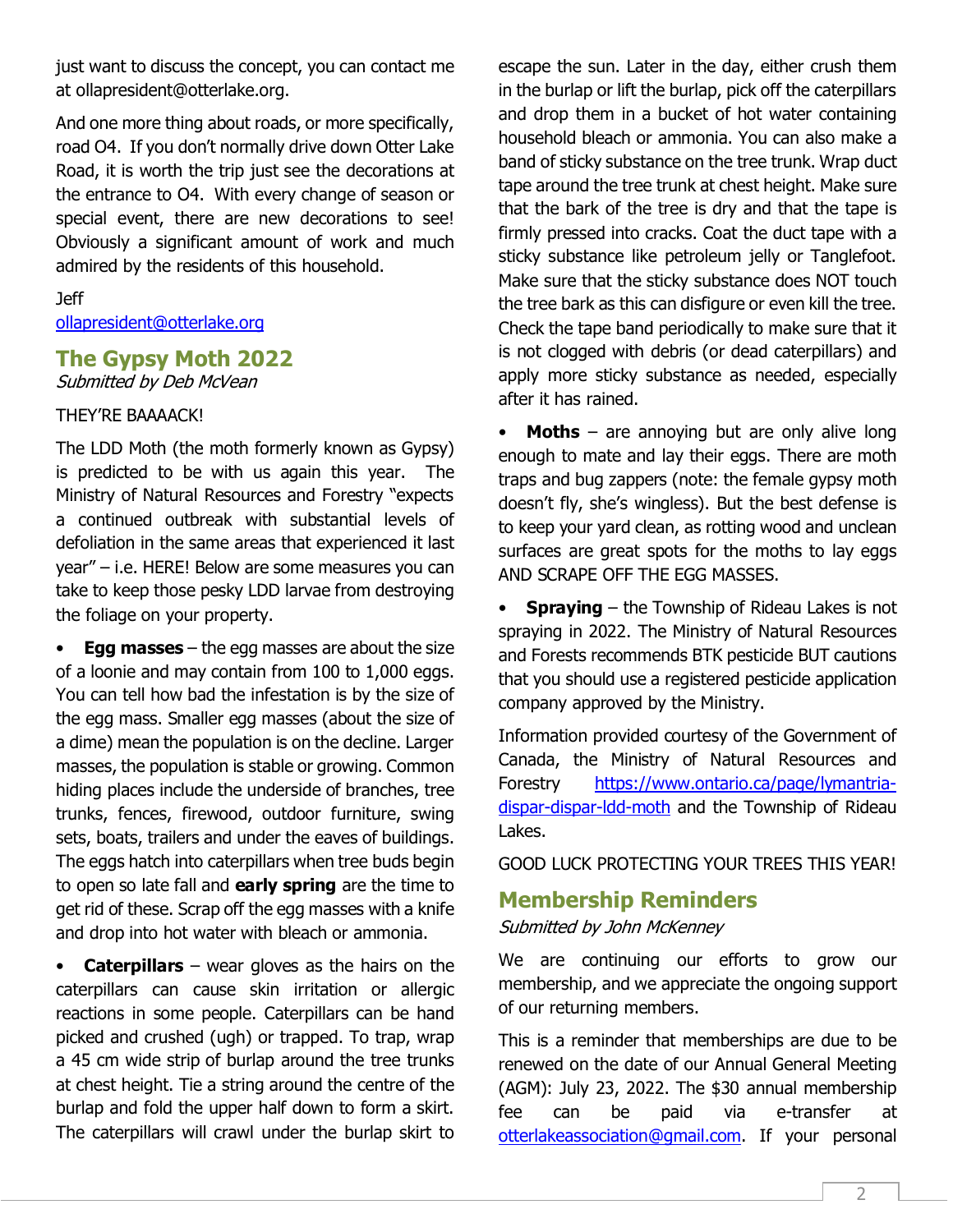information hasn't changed, you don't need to submit another membership form. If your information has changed, or you want to mail your membership fee to us, you can find the form and payment instructions on our "Membership" page at [www.otterlake.org.](http://www.otterlake.org/)

The "Bring a Friend to OLLA" promotion is still going. OLLA members who refer a friend to the association will enter a draw for a free one-year membership extension. The OLLA Membership Form found on the "Membership" page at [www.otterlake.org](http://www.otterlake.org/) includes a section where new members can tell us who encouraged them to join OLLA, along with instructions for submitting the form and payment. We'll award a free 1-year membership extension for every five newly recruited members.

OLLA welcomes additional donations to our ongoing lake initiatives. This year's focus will be "Let's Get the Lead Out," an effort to reduce toxic lead fishing tackle that poses a threat to our local loon population. More information on this initiative is included in this newsletter. Donations can be made with your membership payment.

Your OLLA membership has many benefits, including access to Federation of Ontario Cottage Associations (FOCA) resources. More information on these resources is also included in this newsletter.

## <span id="page-2-0"></span>**Lake Trout Restocking Project & Spawning Bed Restoration** *Submitted by Judy Hodgins*

OLLA is continuing its efforts to have Otter Lake restocked with Lake Trout through the Ministry of Northern Development, Mines, Natural Resources and Forestry (NDMNRF) fish restocking program. Karl Fiander continues to take the lead on this project which he began as past director.

In support of our lobbying for Lake Trout restocking, the Kemptville office of NDMNRF has been provided with data on Otter Lake's dissolved oxygen levels up to and including February 2022. The levels have increased in recent years and indicate the ability to support a Lake Trout population. NDMNRF was also provided with a report compiled by Karl with input from Ben Hlina, a Lake Trout expert and PhD candidate from Carleton University who surveyed Otter Lake in October 2021. In response, the NDMNRF has requested further information. In particular they are looking for substantiation of an existing population of trout that would benefit from a restocking program. **If you, or someone you know, catches any variety of trout in Otter Lake please email a picture of the fish to [info@otterlake.org](mailto:info@otterlake.org) along with a description of the size, weight and approximate location the fish was caught**.

Subsequent to the Restocking Project, OLLA contacted Watersheds Canada about their spawning beds restoration project in Diamond Lake in Renfrew County. Fortuitously, Watersheds Canada was beginning the process to apply for a significant grant from the Environmental Damages Fund and were quite keen to include Otter Lake in its submission for lake trout spawning bed restoration. OLLA provided a letter of support to Watersheds Canada to help secure funding. Should the application be successful there would be no financial obligation on OLLA's part; we need only provide as many volunteer hours as possible to assist in the carrying out of the project over a two-year period.

A small note of interest: A one-pound Splake was caught in Otter Lake in February 2022 by a resident ice fisherman. Seven thousand Splake were stocked by NDMNRF in 2020; prior to that 27,000 Splake were stocked in 1990, 1994 and 2003 combined. Important to remember that Splake cannot reproduce as they are a hybrid fish from the speckled (or brook) trout and lake trout.

## <span id="page-2-1"></span>**ONCA – Ontario Not-for-Profit Corporation Law** *Submitted by Deb McVean*

Ontario has passed a new law regulating Not-for-Profits incorporated in Ontario – this includes OLLA. We must be compliant with the new law as of October 18, 2024. There is a fair amount of work involved including, but not limited to, reviewing and updating, if necessary, our Articles of Incorporation, Bylaws, procedures etc.

You'll be hearing more about this at our next Annual General Meeting and in future Newsletters.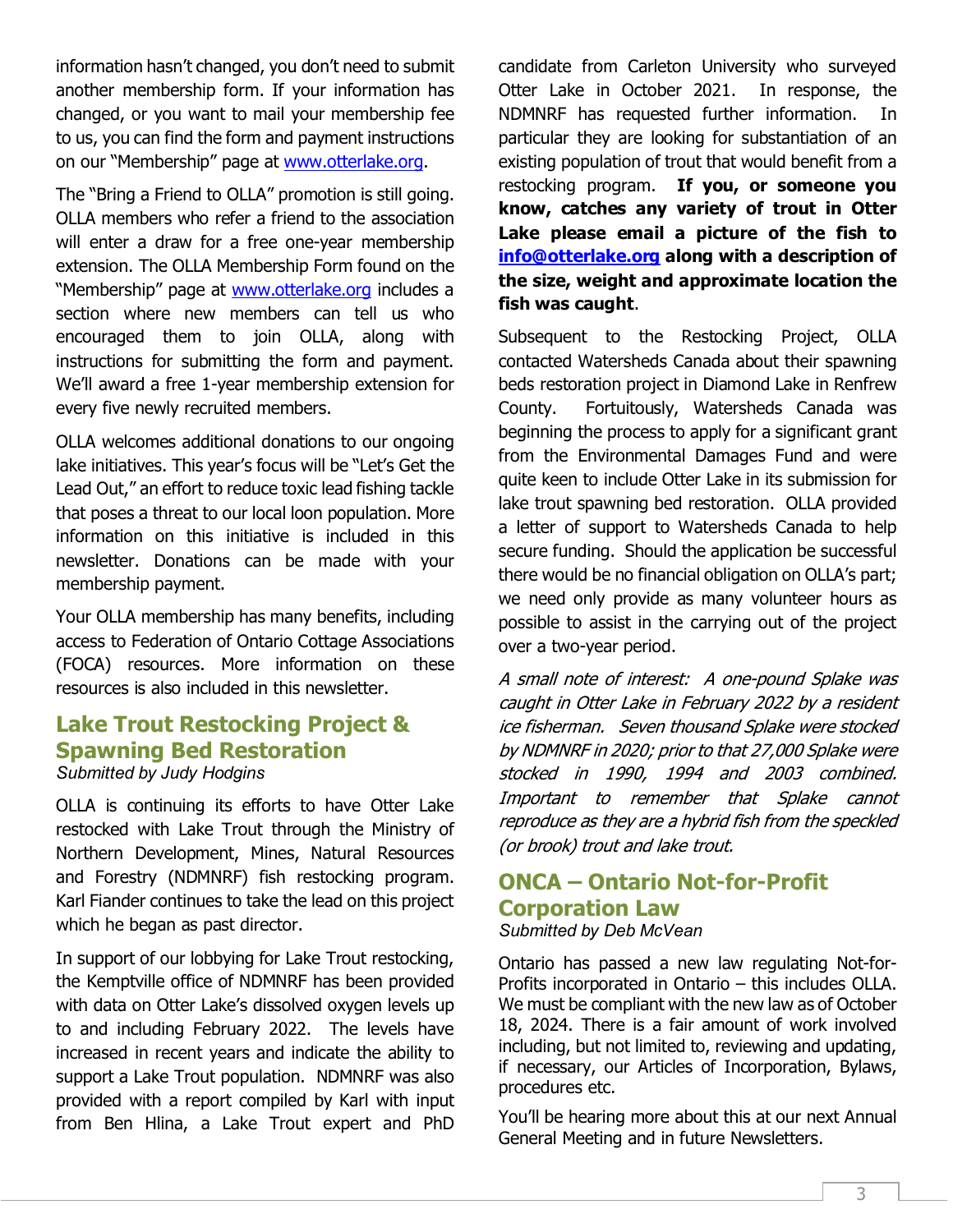Rest assured that your OLLA Board of Directors will have all tasks completed and OLLA will be compliant by the deadline.

## <span id="page-3-0"></span>**Let's Get the Lead Out**



#### Submitted by Judy Hodgins

The Wolfe Lake Association (WLA) in Westport is spearheading an educational initiative "Let's Get the Lead Out" – a lead fishing tackle buyback program. OLLA met with two volunteers from WLA to get more information and a better

understanding of the rationale driving this initiative and has become a program supporter. WLA has received a substantial grant to fund the program as well as donations from supporters, including OLLA.

The science in support of the issue of lead poisoning in our lakes and rivers is very compelling. Lead fishing tackle kills loons and other wildlife – lead poisoning from lost lead tackle is a leading cause of death in adult loons and threatens our water quality and other natural resources. But not just loons are affected, eagles, swans and other waterfowl are especially vulnerable to poisoning as they ingest lead while picking up pebbles to aid digestion, catch or scavenge fish with lead tackle attached, or while foraging. Furthermore, biologists have identified that loons are dying from lead tackle being used now, so by reducing the flow of lead into the environment, loons and other vulnerable wildlife gain an immediate benefit.

The solution is simple – don't use lead fishing tackle. Lead fishing tackle has been banned from use in national parks in Canada. On the Government of Canada website it states "An average Canadian angler can lose 11 to 15 jigs and sinkers per year while fishing due to snags and other reasons. This adds up to about 460 tonnes of lead jigs and sinkers lost every year into Canada's lakes and waterways. This represents the most significant source of lead released into Canadian waters." Studies also show that lead buy back &/or tackle exchange programs, in conjunction with public awareness campaigns and stricter regulations on certain types of lead tackle, can significantly reduce the number of loons dying from lead poisoning.

The "Lead Fishing Tackle Buy Back Program," is a voluntary initiative that will serve to reduce toxic lead fishing tackle from accumulating in the environment in Ontario. To promote the use of non-lead fishing tackle an exchange of your lead fishing tackle for a \$10 voucher to be used on a purchase of lead-free tackle products can be obtained at participating retailers.

WLA has also been working closely with the townships of Rideau Lakes and South Frontenac to erect signs and tackle collection boxes at all boat launches within the two townships.

**Visit <https://wolfelake.org/fish-lead-free> to learn more, including a list of participating retailers. More retailers will be added as they come onboard. Your individual support of this program is encouraged and appreciated!**

# <span id="page-3-1"></span>**Township Septic Re-Inspection Report 2021**

### Submitted by Judy Hodgins

The Township of Rideau Lakes Septic Re-Inspection Report has been posted on OLLA's website [https://otterlake.org/environment/septic-systems/.](https://otterlake.org/environment/septic-systems/) A total of 310 mandatory septic re-inspections were done in 2021, of which 221 were on properties on Otter Lake. Those Otter Lake residents who participated in the voluntary inspection program before it became mandatory were not inspected which is why only 221 inspections were carried out. Of those 221 Otter Lake inspections, 26 septic systems require replacements. 43% of all systems inspected required remedial work. It was noted that many septic systems are closer to the shoreline than current regulations allow but passed inspection.

Repair or replacement of septic systems can be costly. Ensure your septic system is properly used and maintained for optimal efficiency and longevity.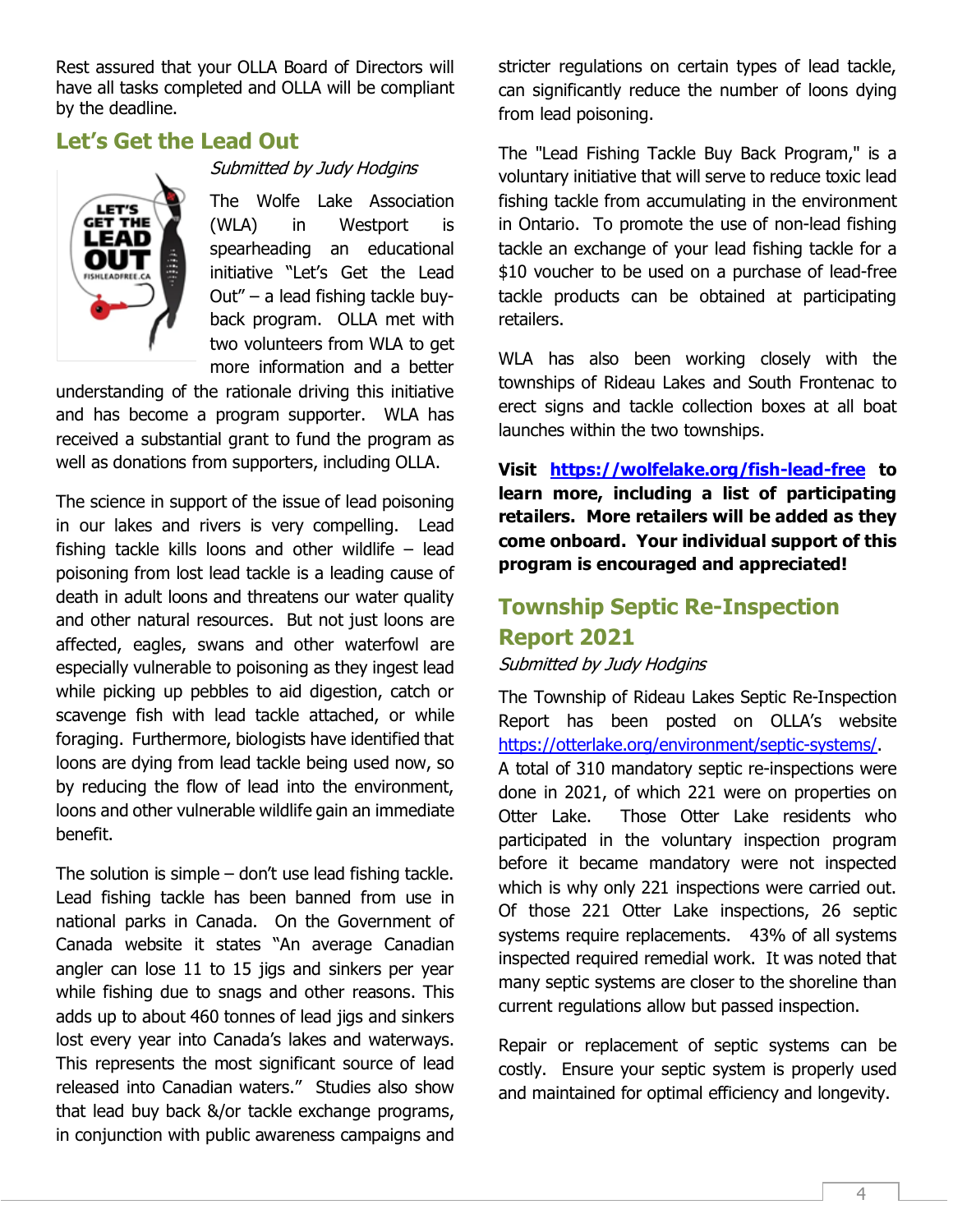## <span id="page-4-0"></span>**Be Wake Aware**

#### Submitted by Deb McVean

Spring is here and the ice is going out of Otter Lake. Time to start thinking about putting your boat in the water. Just a reminder before you take that first, glorious boat (or Jet Ski) ride – BE WAKE AWARE!

Lakes are fragile environments. Fish, wildlife (our loons!) and wildlife habitats, shorelines and shoreline structures are vulnerable to damage from boat wakes. Wake can create damage in an instant or over a longer period of time. Wake striking our shorelines can cause rapid and severe erosion. Wakes can rock, swamp or capsize other boats. Passengers can be thrown off balance or overboard when another boat passes too fast and too close. Wakes can damage boats secured to docks.

### **Tips to Reduce Your Wake**

- Within 30 metres (33 yards or 98.5 feet) of shore and in narrow channels, the law mandates that you cannot exceed 10km/hour. Reduce your speed to LEAVE NO WAKE - this means LOW SPEED AND LOW BOW
- Travel 30 metres from your dock to deeper water before accelerating. It's the law.
- In the open lake far from shore, cruise at a speed that minimizes wake (Planing Speed)
- Coming off the plane, pass through the transition phase smoothly and safely, getting the boat level in displacement speed without delay
- Operate your watercraft as far away as possible from shore, docks, other boats and loons!
- When in shallow water, avoid churning up the bottom sediment
- Look (safely) behind you to see and understand the impact of your wake

Information Courtesy of Muskoka Watershed Council

For additional information and resources [https://www.muskokawatershed.org/wp](https://www.muskokawatershed.org/wp-content/uploads/WakeBrochure_web1.pdf)[content/uploads/WakeBrochure\\_web1.pdf](https://www.muskokawatershed.org/wp-content/uploads/WakeBrochure_web1.pdf)

#### [www.bewakeaware.com](http://www.bewakeaware.com/)

[www.mla.on.ca](http://www.mla.on.ca/) "Safe and Enjoyable Boating"

[www.safequiet.ca](http://www.safequiet.ca/) Be #Wake Aware video

[www.otterlake.org](http://www.otterlake.org/) Community & Recreation - Boating

# <span id="page-4-1"></span>**OLLA Member Benefits through FOCA – Federation of Ontario Cottagers Association**

#### Submitted by Deb McVean

FOCA is a not-for-profit organization representing volunteer waterfront associations and individual property owners all across Ontario and is made up of more than 500 property associations across Ontario cottage country  $-$  a total of 50,000 families.

BENEFITS & OFFERS AVAILABLE FROM FOCA TO OLLA MEMBERS

- Members only access to resources on the FOCA website (login access codes required\*)
- Free Elerts (e-news) updates (sign up required)
- Attend FOCA events and webinars at reduced Member Rates
- Learn how to plan your family's cottage succession plan

SPECIAL OFFERS FROM FOCA'S CORPORATE PARTNERS

- Exclusive access to CottageFirst, the first cottage group insurance plan
- Cottage Life Magazine only \$24.95 annually
- Action First Aid special FOCA price on defibrillators (AEDs)
- Canadian Canoe Museum 30% off any Membership

\*For access codes to FOCA, OLLA Members should inquire through the "Contact Us" tab on our website, [info@otterlake.org](mailto:info@otterlake.org) or by contacting a member of the OLLA Board of Directors.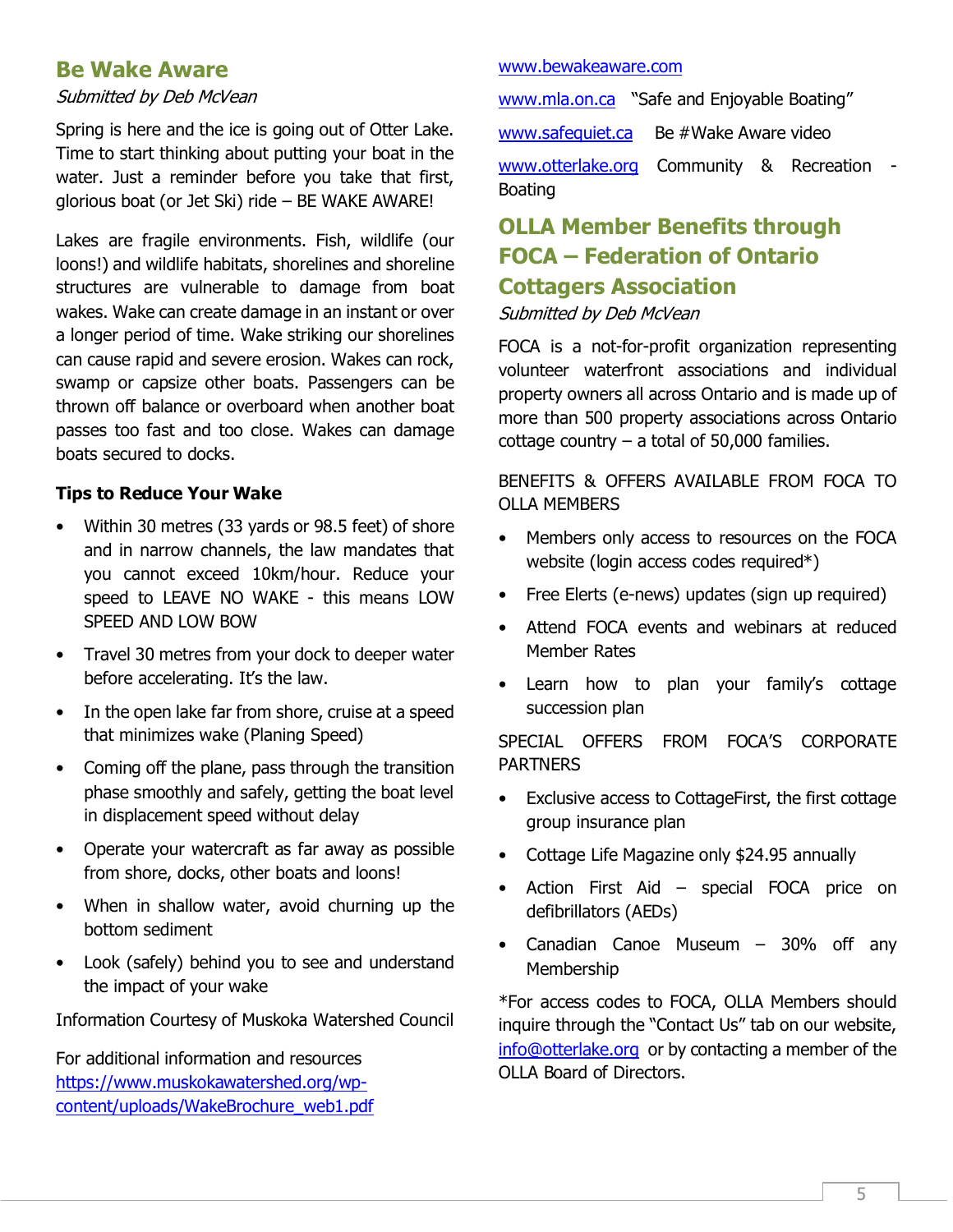# <span id="page-5-0"></span>**Lake Steward's Report - 2021**

#### Submitted by Doug Franks, former Lake Steward and Judy Hodgins, current Lake Steward

#### General Comments

Overall, 2021 was a good year for Otter Lake. While there were a number of days with higher than average temperatures and periods of lack of precipitation, the lake maintained its overall healthy state. Otter Lake did not experience any blue-green algae blooms, unlike our neighbouring Bass Lake. While blue-green algae blooms appear naturally, climate change and nutrient loads caused by human activities increase the possibility of bluegreen algae blooms and we must always be mindful of what impact we are imposing on Otter Lake. A bluegreen algae bloom, even if it is not of a toxic variety, can have unpleasant and potentially harmful and economic effects.

As part of OLLA's Lake Trout Spawning Project, oxygen levels and water temperatures have received greater scrutiny in 2021, with an encouraging determination that Otter Lake appears to be able to support the reintroduction of Lake Trout. Our study of this data as well as potential spawning and habitat is complete and has been provided to the Ministry of Northern Development, Mines, Natural Resources and Forestry to request that Otter Lake be added to their Lake Trout stocking program.

With respect to our loon population, it was disappointing that Otter Lake saw the successful hatching/rearing of only one baby loon in 2021. This could be due to any number of factors, one of which could be water level fluctuation during nesting season (May 15-June 1 typically). OLLA volunteers have built two floating loon nests that were installed in April/May 2022 to hopefully assist with ensuring long-term positive results.

Results of Water Quality Testing in 2021

The Covid-19 pandemic continued to present challenges for both OLLA and RVCA in 2021 in respect of collecting and testing water samples. Consequently, OLLA did not sample any of its sites in 2021 and RVCA conducting a reduced sampling and testing program of surface water but Otter Lake was included. The results of RVCA water testing in 2021 are shown in the table below.

| <b>Water Quality Data - 2021</b>               |                    |                                   |      |         |                         |     |              |                                   |            |           |          |                                           |          |             |             |                     |             |             |     |  |
|------------------------------------------------|--------------------|-----------------------------------|------|---------|-------------------------|-----|--------------|-----------------------------------|------------|-----------|----------|-------------------------------------------|----------|-------------|-------------|---------------------|-------------|-------------|-----|--|
| <b>RVCA ID</b>                                 | <b>OLLAID</b>      | Total<br>Coliform<br>(cfu/100 ml) |      |         | E. Coli<br>(cfu/100 ml) |     |              | Total Kjeldahl<br>nitrogen (µg/l) |            |           |          | Total<br>Phosphorous<br>$(\mu g \Lambda)$ |          |             |             | Sechi Disk (meters) |             |             |     |  |
|                                                |                    | Jun                               |      | Jul Aug | Jun                     | Jul | Aug          | May                               |            | Jun   Aug | Oct      | May I                                     |          | Jun Aug Oct |             |                     |             | May Jun Aug | Oct |  |
| RVL-26C                                        | OLLA <sub>03</sub> |                                   |      |         |                         |     | $\mathbf{0}$ |                                   |            | 380 390   |          |                                           | 4        | 13          |             |                     |             |             |     |  |
| RVL-26DP1                                      | OLLA 05A           |                                   |      |         |                         |     |              | 400                               | 370        | 490       | 380      | 8                                         | 2        | 10          | 10          | 6.0                 | 8.5         | 5.5         | 3.0 |  |
| RVL-26DP3 OLLA 06                              |                    |                                   |      |         |                         |     |              | 400                               | 410        | 480       | 350      | 9                                         | 2        | 10          | 4           | 6.0                 | 6.0         | 3.0         | 3.5 |  |
| RVL-26B                                        | OLLA <sub>09</sub> |                                   |      |         | $\Omega$                |     | 10           |                                   | 400        | 480       |          |                                           | 4        | 11          |             |                     |             |             |     |  |
| RVL-26F                                        | OLLA 18            |                                   |      |         | $\overline{0}$          |     | 4            |                                   |            | 380 400   |          |                                           | 2        | 10          |             |                     |             |             |     |  |
| Average                                        |                    |                                   | 2.50 |         |                         |     | 407.86       |                                   |            |           | 7.07     |                                           |          |             | 5.19        |                     |             |             |     |  |
| Std. Error                                     |                    |                                   |      |         | 3.99                    |     |              | 43.71                             |            |           |          | 3.87                                      |          |             |             | 1.91                |             |             |     |  |
| <b>Water Quality</b><br><b>Recommendations</b> |                    |                                   |      |         | <100                    |     |              |                                   | $500$      |           |          |                                           | $<$ 20   |             |             |                     |             |             |     |  |
| Oligotrophic                                   |                    |                                   |      |         |                         |     | 310 - 1160   |                                   |            |           | $3 - 18$ |                                           |          |             | $5.4 - 28$  |                     |             |             |     |  |
| Mesotrophic                                    |                    |                                   |      |         |                         |     | $360 - 1400$ |                                   |            |           | 11 - 96  |                                           |          |             | $1.5 - 8.1$ |                     |             |             |     |  |
| Eutrophic                                      |                    |                                   |      |         |                         |     |              |                                   | 390 - 6100 |           |          |                                           | 16 - 390 |             |             |                     | $0.8 - 7.0$ |             |     |  |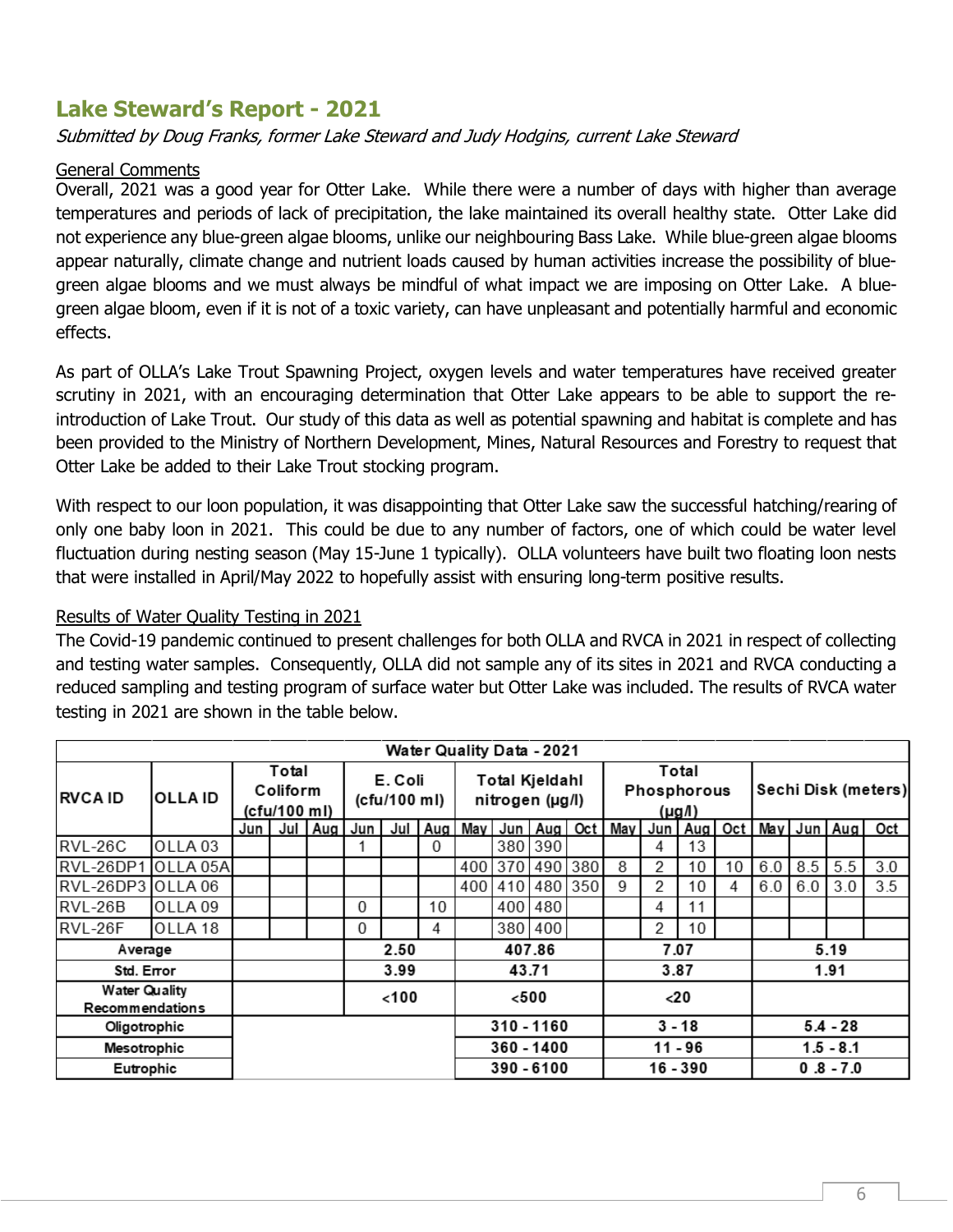The results indicate that the trend that has been seen for the past five years remains the same. Low levels of E. Coli were detected at some sites tested. These low values do NOT present a health hazard for swimming since in Ontario' public beaches are closed only when E. Coli levels exceed 100 cfu/100ml.

Total Kjeldahl Nitrogen (TKN) levels were in the acceptable range of between 200 - 500 µg/L, very similar to previous years. As for Total Phosphorous (TP), none of the sites tested had values greater than 13 µg/L, below the Provincial Water Quality Objective (PWQO) – Lakes of less than 20 µg/L.

Secchi depth readings were again between 3 and 8 meters indicating that the lake remains very clear and there were few algae blooms last summer despite the very hot weather we experienced in August.

Otter Lake continues to be one of very few lakes in the area that is classified as oligotrophic. The only other lakes classified as oligotrophic are Farren and Wolfe Lake. Most oligotrophic lakes are usually found much further North.

RVCA performed measurements of water temperature and DO in May, June, August and October at two deep water sites OLLA 5A/RVCA DP1 and OLLA O6/RVCA DP2. The results obtained by RVCA in 2021 are shown in the graphs below.

The concentration of dissolved oxygen in lakes is affected by temperature and has well-defined seasonal cycles. Cold water can hold more dissolved oxygen than warm water. The red lines indicate water temperature vs depth showing the rise/fall in temperature, particularly at the surface, while the temperature at deep water levels remains more constant regardless of the month. The blue lines indicate the dissolved oxygen levels vs depth. DO concentrations are high in early Spring but begin to decline over the Summer when the water temperature rises. Trout live in cold water below the hyperlimnion (the depth at which the water temperature drops rapidly). DO concentrations below the hyperlimnion cannot be replenished because of the layer of less dense water above it and cold water fish will not survive well if DO levels fall below 4 mg/L. A further test was done in February 2022 as the ice was safe enough to venture out on. The results of the February tests were favourable but are not included in the graphs below.



#### Note: For more technical information on water quality please go to our website <https://otterlake.org/environment/water-observation/>

7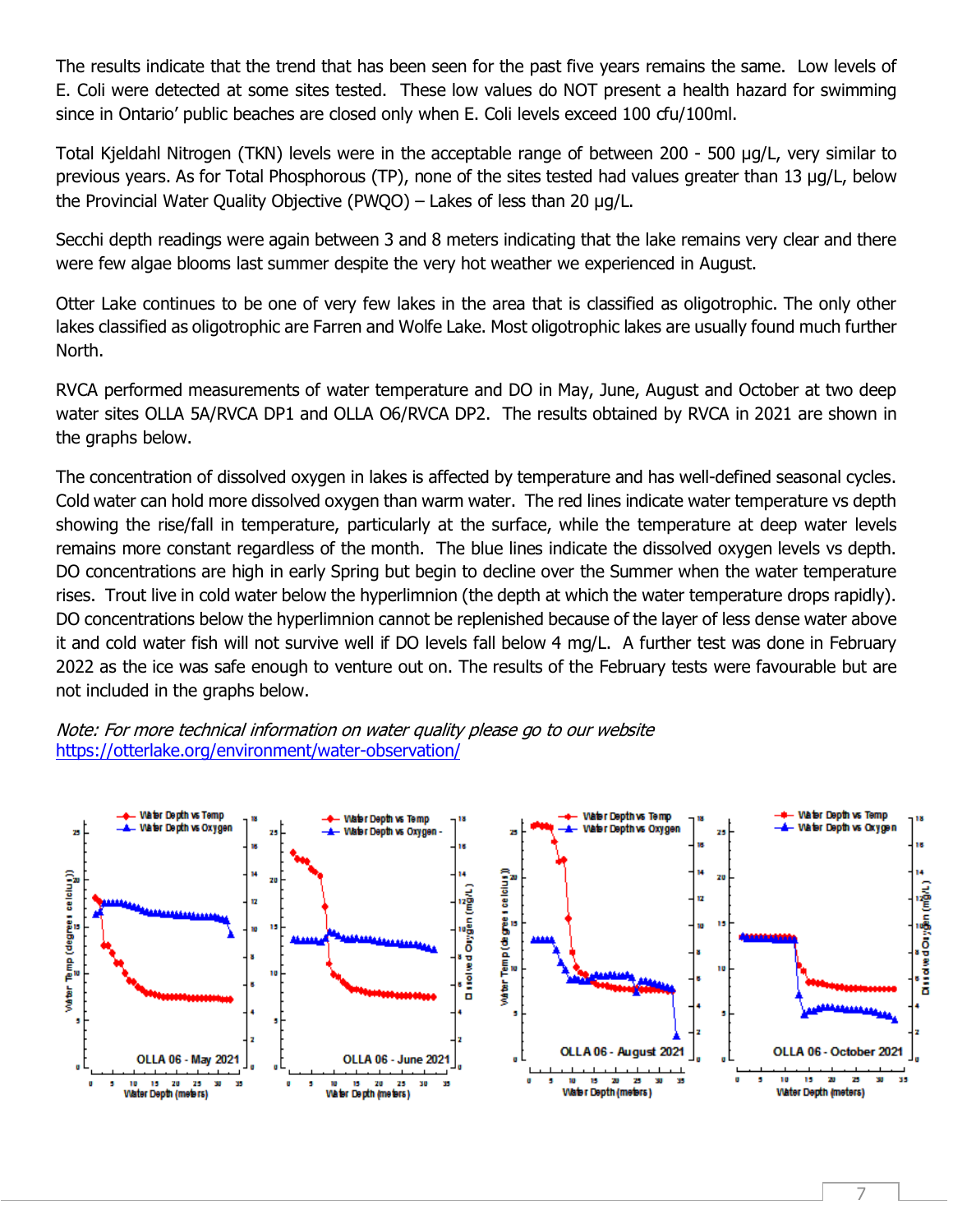# <span id="page-7-0"></span>**Loon Nesting Platforms**

*Submitted by Jeff Neal and Judy Hodgins*



Prompted by last year's successful hatching of only one loon chick, OLLA undertook a project to build two loon nesting platforms. These platforms have been shown to increase the nesting success of loon pairs that have lost nests because of changing water levels or human disturbance.

Materials for the platforms were constructed by volunteers Henry Morash and Kent Jeffreys with materials obtained through OLLA funds, a generous cash donation from a new OLLA member, as well as some materials donated by Rideau Home Hardware. A great big thank you to our members and volunteers for their support!

The nesting platforms were then made ready for launching by a party of four: Ed Wilton, John McKenney, Jeff Neal and Judy Hodgins. The nests were covered with vegetation and nest-building materials that were obtained from locations around Otter Lake to ensure we did not introduce any invasive plants. A cover was also placed over the platforms and camouflaged to

protect the eggs/chicks from predatory birds.

On a perfectly lovely May 1<sup>st</sup> the nesting platforms were placed in areas where nests have been seen in previous years. Now we just have to wait and see if any loon pairs take advantage of these rent-free homes. Signs have been placed on the nests to identify them and request that they not be disturbed.

<span id="page-7-1"></span>



- To benefit the Smiths Falls and Portland Food Banks
- Open to everyone on Otter Lake, so tell your neighbours who are not OLLA members about this fun summer boating activity
- A Prize will be awarded to the "Best Decorated Boat". But decorating your boat is not mandatory, we would rather see you there "unadorned" than not there at all!
- Date, time (tentatively Saturday, August 6th 2-4 p.m.) and location to be advised in July along with Sign Up sheets



### **HOPE TO SEE YOU ALL THERE**